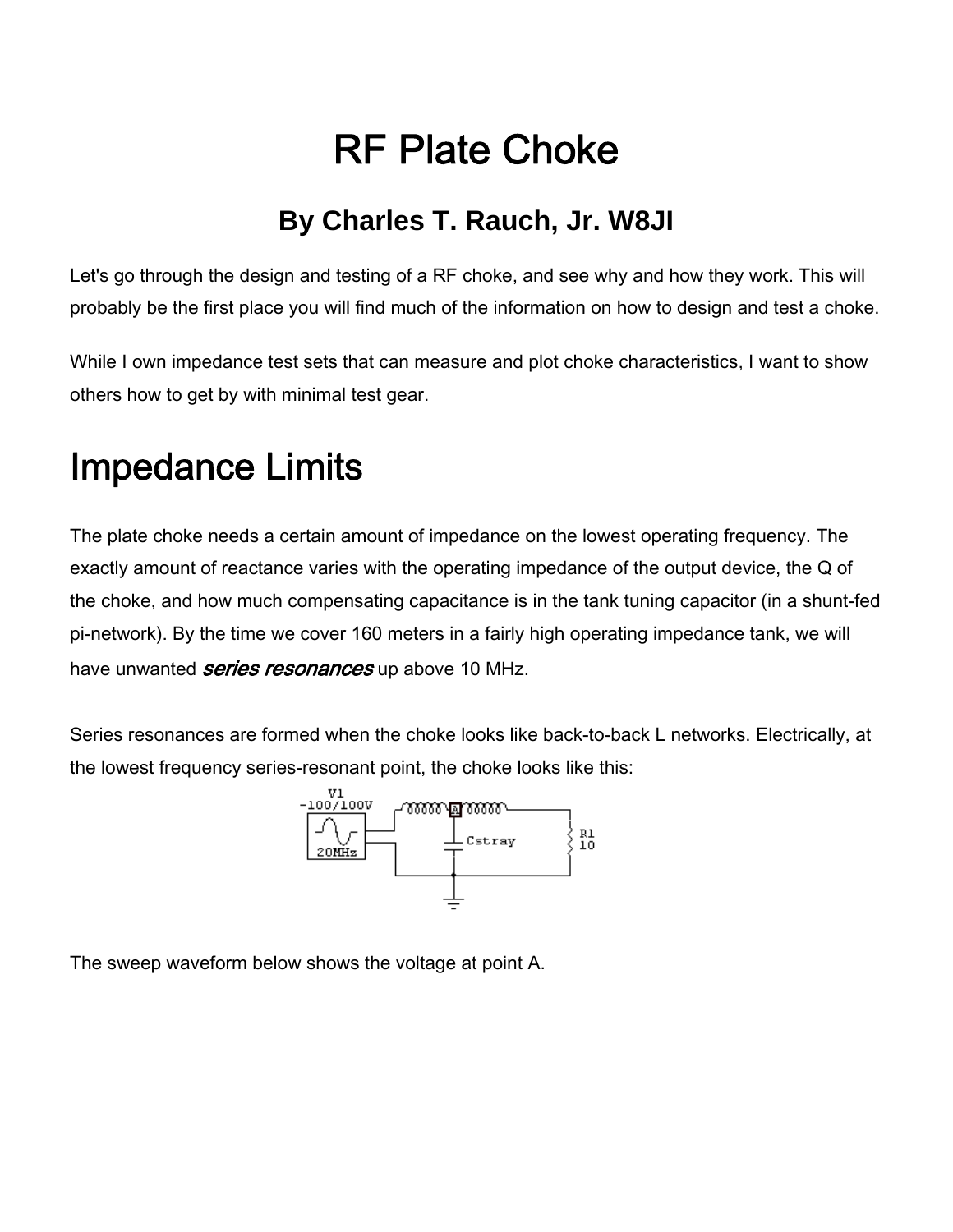

This is with 200 volts peak-to-peak excitation, NOT the full voltage of the amplifier. The waveform below shows RF current through the choke. DC current is not shown, and would be superimposed on the RF current. 10 volts=1 ampere:



Ever wonder why an amplifier can arc and bang when operated near self-resonance of the plate choke? The text above should explain it to you! Voltage at the center of the choke can be so high the choke arcs for several inches. The choke becomes a good Tesla coil, with peak RF voltage near the coil's middle for the first-order resonance.

#### Mounting the Choke

At upper frequency limits, a typical choke can have peak voltages several times the operating dc voltage at some points along the windings. Stray capacitances also tend to concentrate RF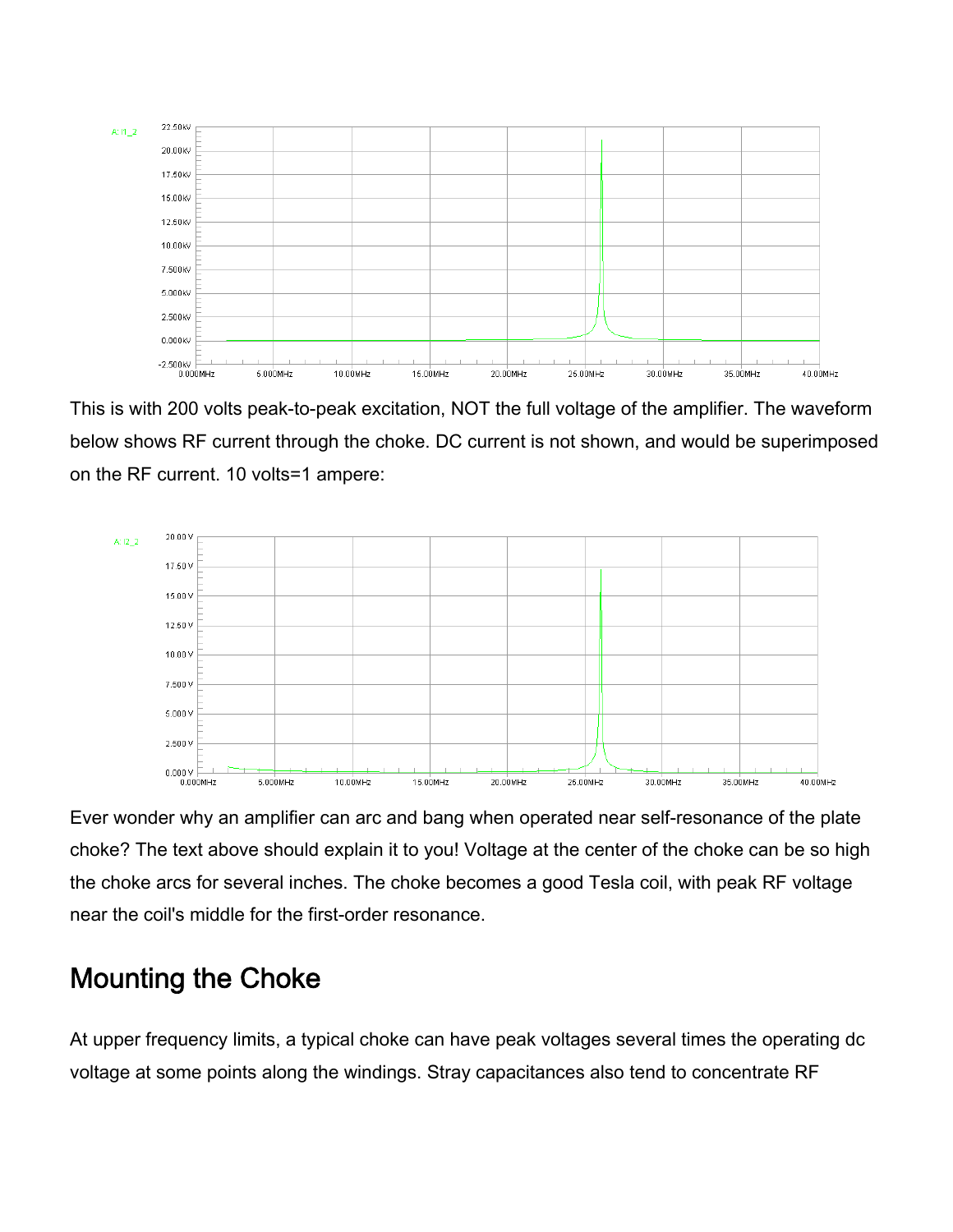currents into small areas of the winding. Because stray capacitance aggravates voltage and current stresses, and because stray capacitance shifts series-resonances lower in frequency, a clear location for the choke is most desirable. If possible, a choke should be 1/2 its winding length, or four times the winding diameter, away from things that add capacitance. This includes large dielectrics, which increase stray capacitances from increased dielectric factor loading of electric fields.

#### How to Move the Series Resonance

Choke designs require a certain minimum inductance, to ensure reasonable impedance near lower frequency limits. If the choke is physically large, and if reactance is fairly large at the lowest frequency, and if a wide frequency range is covered, unwanted series-resonances can fall within desired upper operating ranges. This can result in very high currents and voltages from normal fundamental RF excitation, although it is sometimes blamed on a "parasitic" by less knowledgeable designers or technicians. The solution is to move undesired series-resonances outside desired frequency ranges.

Many publications, including the ARRL Handbook, and many personal opinions, claim choke winding gap designs are "magic". At one time, the ARRL Handbook reported there was no rational, logical, reasoning behind removing sections of solenoid choke windings. This is not true, and really only shows those who make such statements do not understand why a choke has series resonances, or how to move the resonances. If we understand why a choke misbehaves on some frequencies, we will easily understand how to "correct" problems in the RF choke by using gapped windings.

There actually is a method to designing choke winding gaps. Since the series-resonance problem is rooted in the choke behaving like two (or multiples of two) back-to-back L-networks, the solution is very obvious.

When moving unwanted series-resonances, the system's necessary minimum inductance often rules out significant inductance reductions. Turns must be added or removed where they have the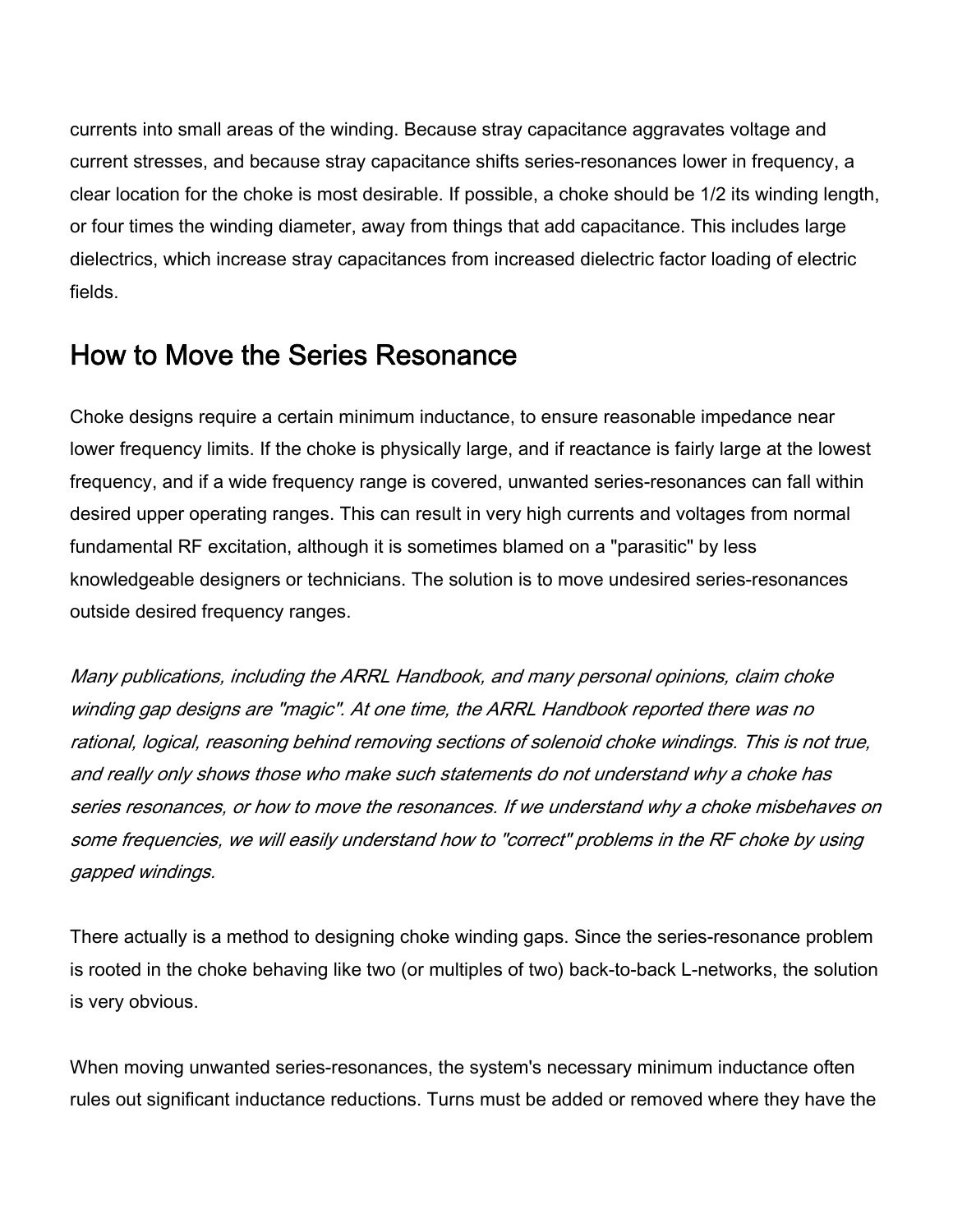largest effect on series resonances, with minimal reduction of lower frequency inductance. To do this, the designer must find the highest voltage area of the winding at the problematic frequency, and reduce capacitance at that physical point in the winding.

The capacitance involved in the series resonance is generally on the order of a few picofarads, or less. The designer generally does not want to locate the choke center near metal (or even dielectrics other than air) because metallic masses, or even dielectrics other than air, will move series resonances lower in frequency.

Generally, the designer wants to do everything possible to move series resonances upwards in frequency, keeping as many high-order resonances as possible above the highest operating frequency.

The most expedient way to move series resonances is to change the winding pitch at the very center of the choke for lowest resonance, or in the electric field's "hottest" winding areas, in the case of higher-order resonances. A typical solenoid choke of constant pitch has capacitance controlling the lowest resonance located in the very middle of the winding length. This is area where inductances, forming the two phantom back-to-back L-networks, are evenly distributed in both directions. At this inductive center-point, just one or two picofarads of capacitance can move the series resonance as much as 50% in frequency! The exact amount of movement depends on winding pitch, form diameter, and the overall inductance of the choke.

The gaps in the Ameritron chokes (or any gapped choke I design) are not placed by accident. The winding gaps are placed by design.

The most effective way to move a resonance is to remove wire from the area where voltage is at maximum.

- 1. A full winding choke is tested through all desired frequency ranges
- 2. If a series resonance appears inside a band, the highest voltage area is located
- 3. Wire is removed from the highest voltage area to shift unwanted resonance up
- 4. The choke is retested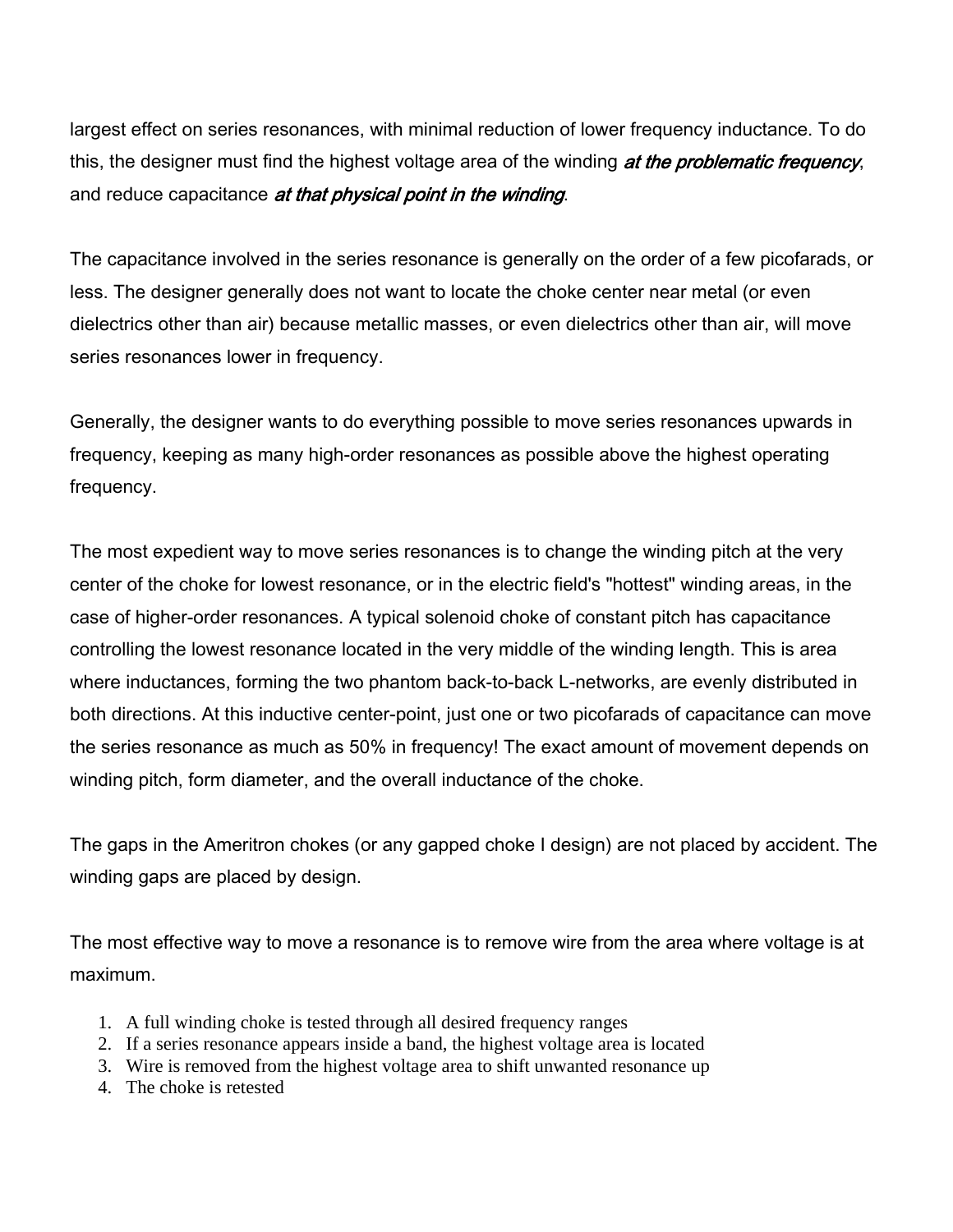The 1990's Ameritron choke design appears on the far left. Starting with a continuous winding core, the fully wound choke had resonances at 10 MHz and 20 MHz. Looking at voltage hot spots, sections of windings were removed. The lower gap near the choke middle moved the 10 MHz resonance up to 12.5 MHz or so. This shifted the upper resonance from 20 MHz to near the 24.8 MHz band. The upper gap moved the resulting second-order series-resonance from 25 MHz up to 27 MHz. Without the upper gap, the second overtone resonance is too close to 24.8 MHz. The gaps park unwanted series-resonances between 30 and 20 meters, and at the lower end of 11 meters. This results in the highest possible inductance for 160 meters, while keeping harmful resonances away from normal operating frequencies.

On early solenoid chokes, before we had WARC bands, resonances were more easily parked in clear spots. There was no need to move higher order resonances out of an "overtone" or harmonic relationship with the lowest frequency series resonance. The double gaps reflect a change in choke design from the Heathkit and Ameritron chokes I designed before WARC bands existed. Variety of winding styles from left to right:

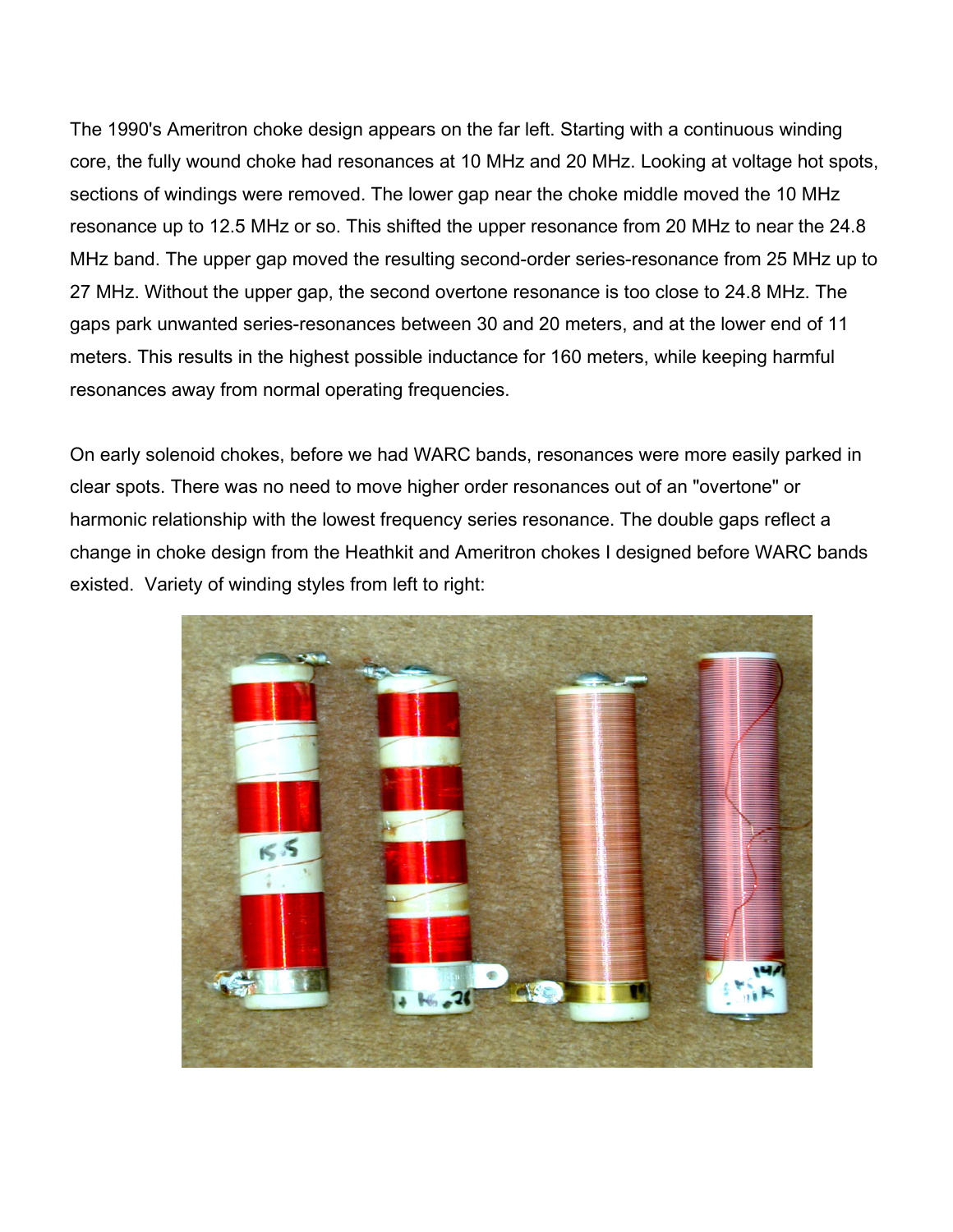3-unequal section tight wound. 245 µH nominal with resonances at 11.7 and 16.3 MHz.

4-equal section tight wound. 229  $\mu$ H nominal with resonances at 13 and 16.8 MHz.

Single section space-wound. 117 µH nominal with resonances at 19.5 and 27.3 MHz.

Single section space-wound iron core. 906 µH nominal with resonances at 13.5 and 24.1 MHz. The iron core choke has low Q, and runs much hotter for a given RF current. Series resonances are also very wide, the lower resonance rendering this choke unusable between 13 and 14.5 MHz.

From the above data, we can reasonably conclude an evenly-spaced winding produces the poorest multiple-band high-voltage choke. The choke can have a great deal more inductance by using a tight winding pitch, with harmful resonances moved by intentionally inserting large gaps at appropriate places.

# Testing the Choke

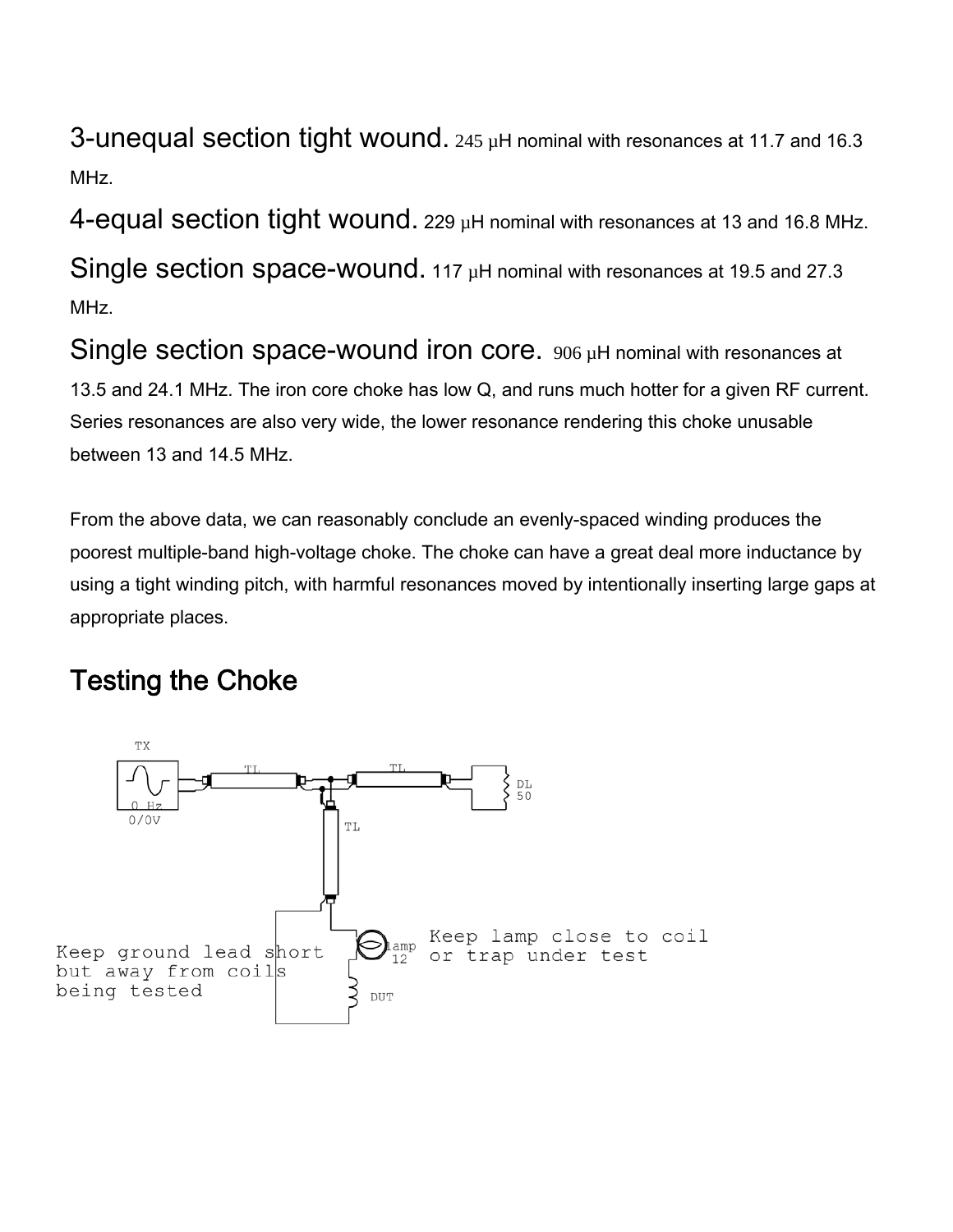A standard transmitter, dummy load, and 12 volt lamp can be used to effectively test an RF plate choke.

Electrically, keep the TL from the "T" point to the choke and lamp very short. Less than five electrical degrees (one-half foot at upper HF) is generally short enough. The other two TL lengths are not critical.

The best place to test the choke is in the actual operating location, with the choke cold end bypassed to ground normally, but the top end disconnected from the tank system and tubes. The lamp would go between the disconnected top choke end, and the TL supplying RF. The lead above the lamp to the TL can be somewhat longer, even 5 inches is unlikely to have a large effect. The lead from the lamp to the choke must be short.

TL from the tap point on the transmission line must be short, as in the bench setup below!

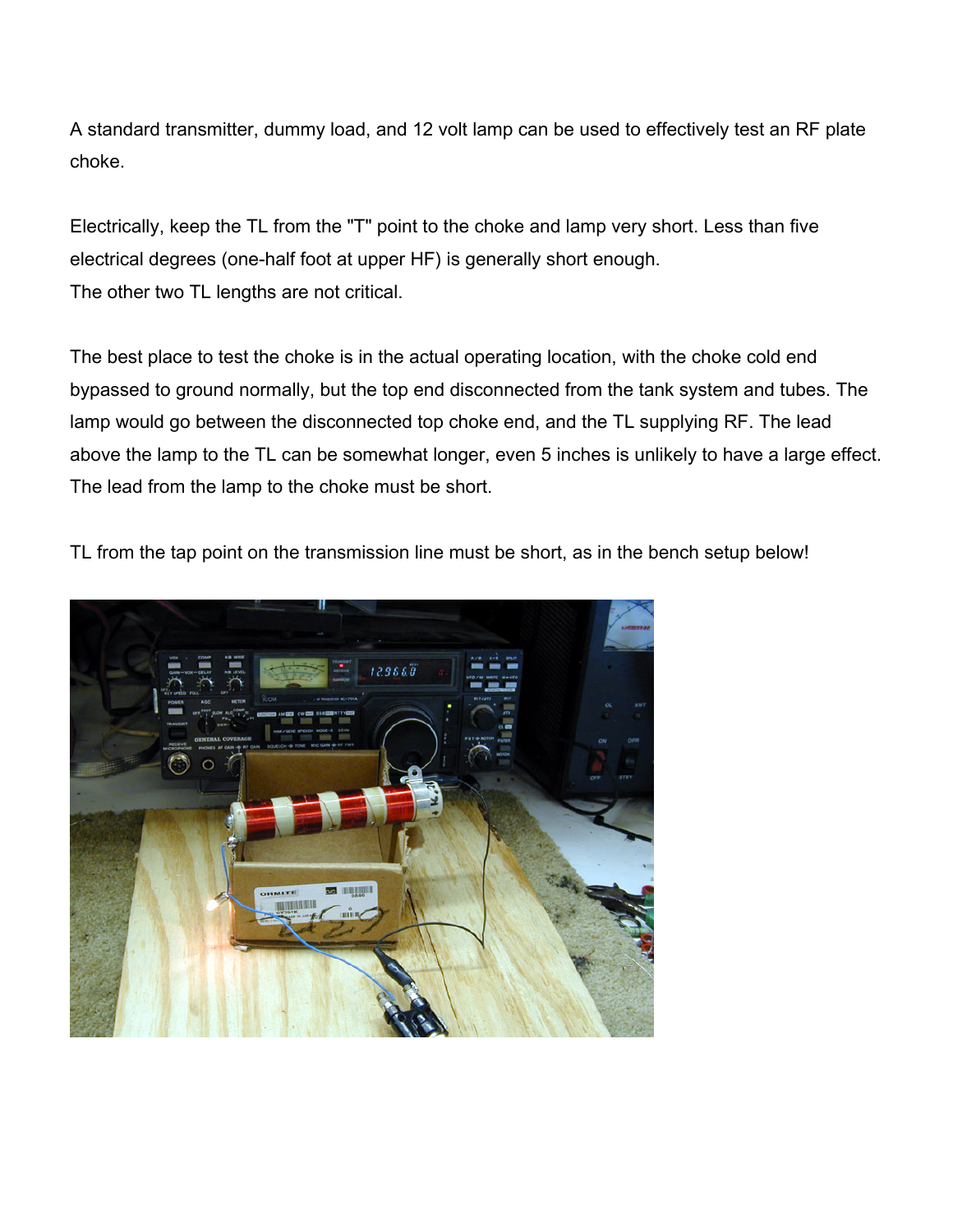4-section choke under test for series resonance. The transmitter is set at 25 watts and the VFO swept up through the frequency range until the lamp glows. Adjust power so the lamp lights, but does not burn out. In this case series lower resonance was at 12.985 MHz.

The width of frequency range for the glow roughly indicates Q based on selectivity, while brightness at a given power also indicates Q based on Rp. A brighter glow generally means higher Q, and that's a very good thing.

Spinning the VFO up, we find the upper resonance around 16.8 MHz.



Finding the problem area:

By sliding a well-insulated metal tipped tool along the choke, the "hot spot" or "hot spots" can be located.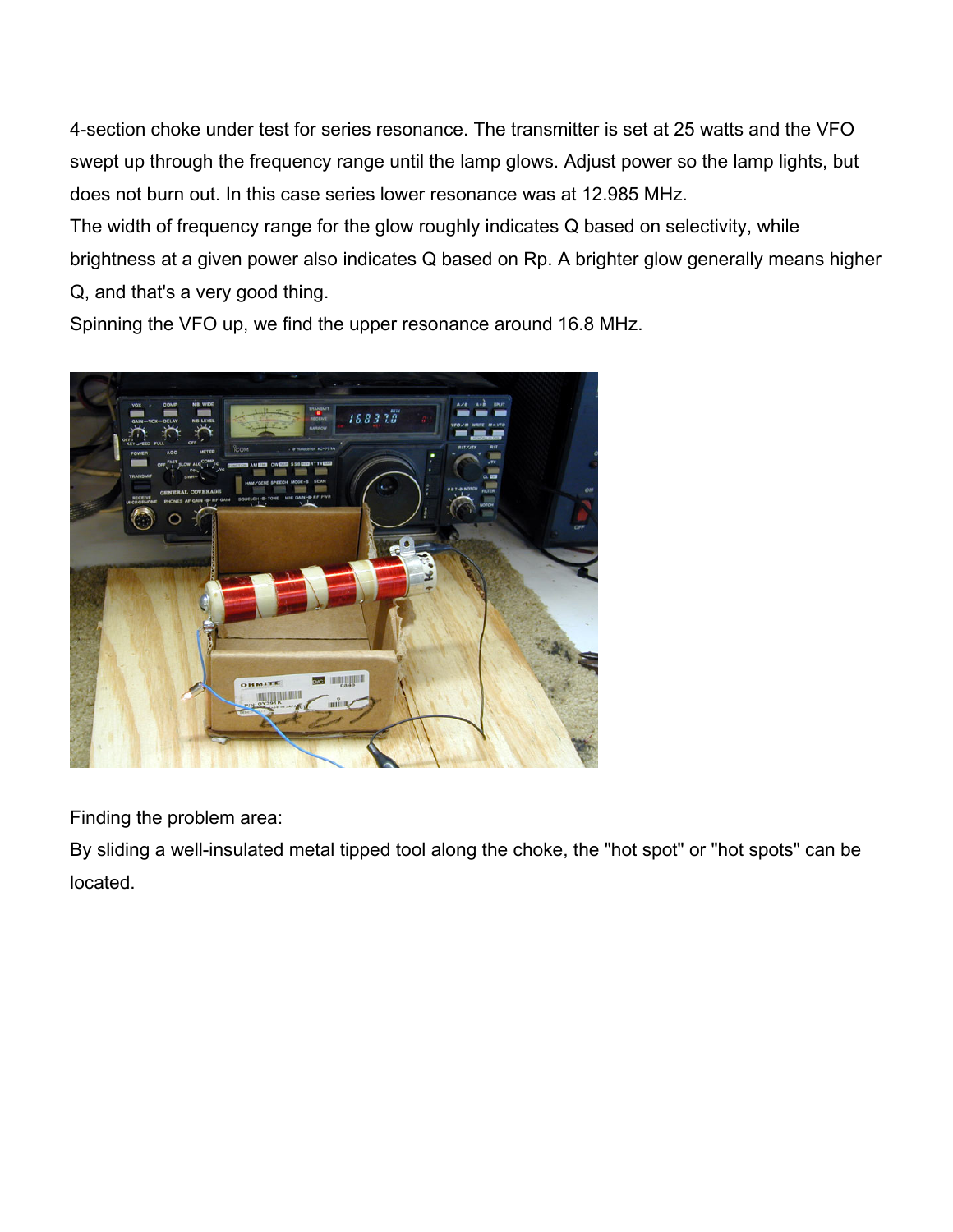

Adjust the radio's frequency to find maximum lamp brightness. Without adjusting the radio, move the insulated tool's metal tip along the choke and watch for the spot where the bulb dims the most. This is the "hot spot" where voltage peaks.

If you remove wire in this hot area, the series resonance will shift upward the maximum possible amount for a minimal effect on overall inductance. To lower self resonant frequency, either add dielectric (a thick coating of insulating varnish) or rewind with closer turns spacing.

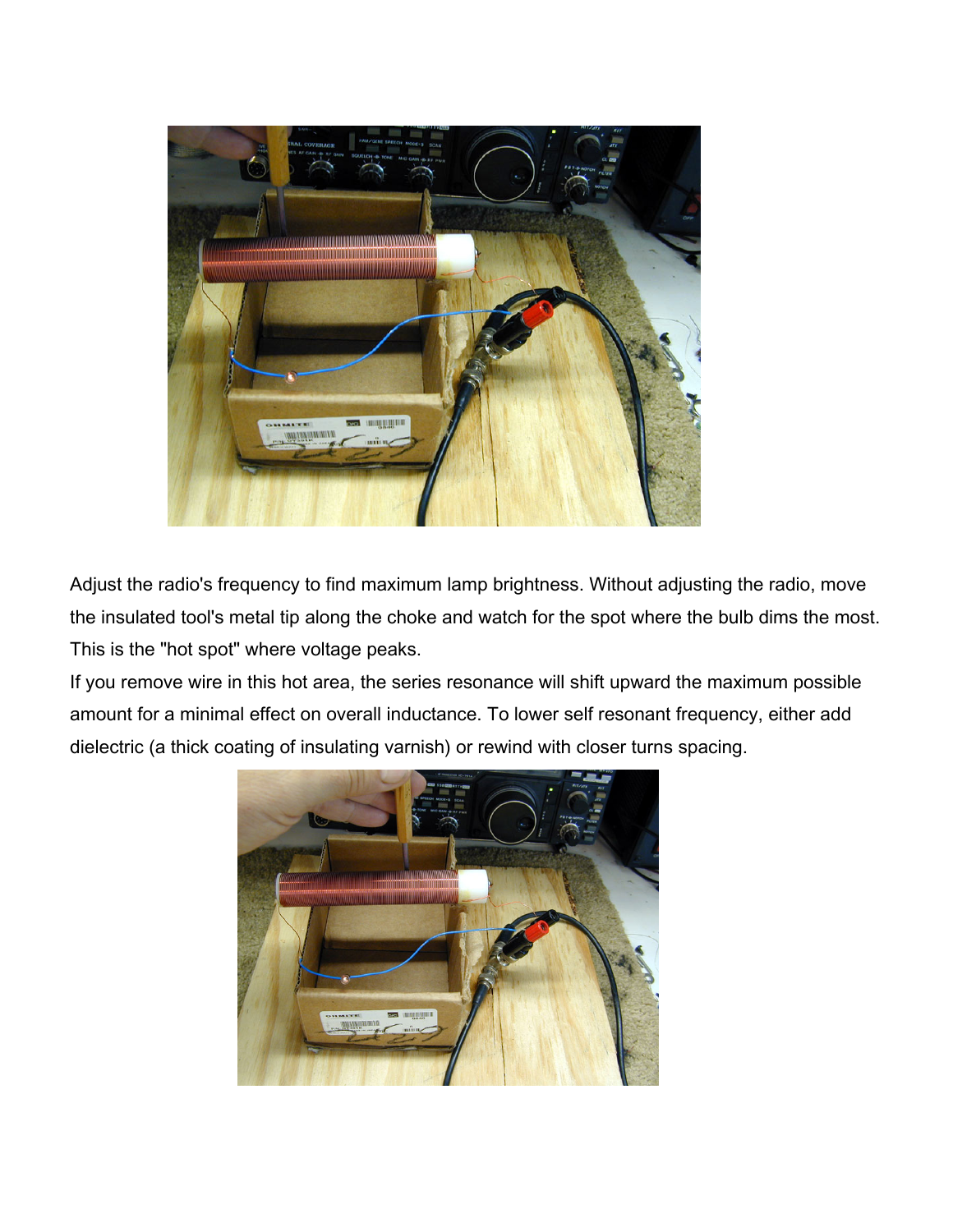The higher frequency resonances will be in two or more places, and are out near the ends of the choke. The lowest frequency resonance is near the choke center.

When you find a frequency with the largest hand effect near the center of the choke, you can be pretty sure you have the lowest self-resonant frequency.

## Minimum required Inductance and Choke Current

The minimum necessary choke inductance in an amplifier or other RF system is dependent on five things:

- RF voltage across the choke's impedance
- Choke Q and ability to dissipate heat
- Bypass capacitor's ability to handle current
- Q increase that can be tolerated in the PA anode system
- The extra plate tuning capacitance available

RF choke impedance varies widely with frequency. At low frequencies the choke looks like an inductor either shunting (parallel equivalent) or in series (series equivalent) with a resistance. Let's look at a Heathkit and Ameritron choke I designed in the late 1980's.



This choke has the following characteristics (from an Excel spreadsheet I used in AL80B design work):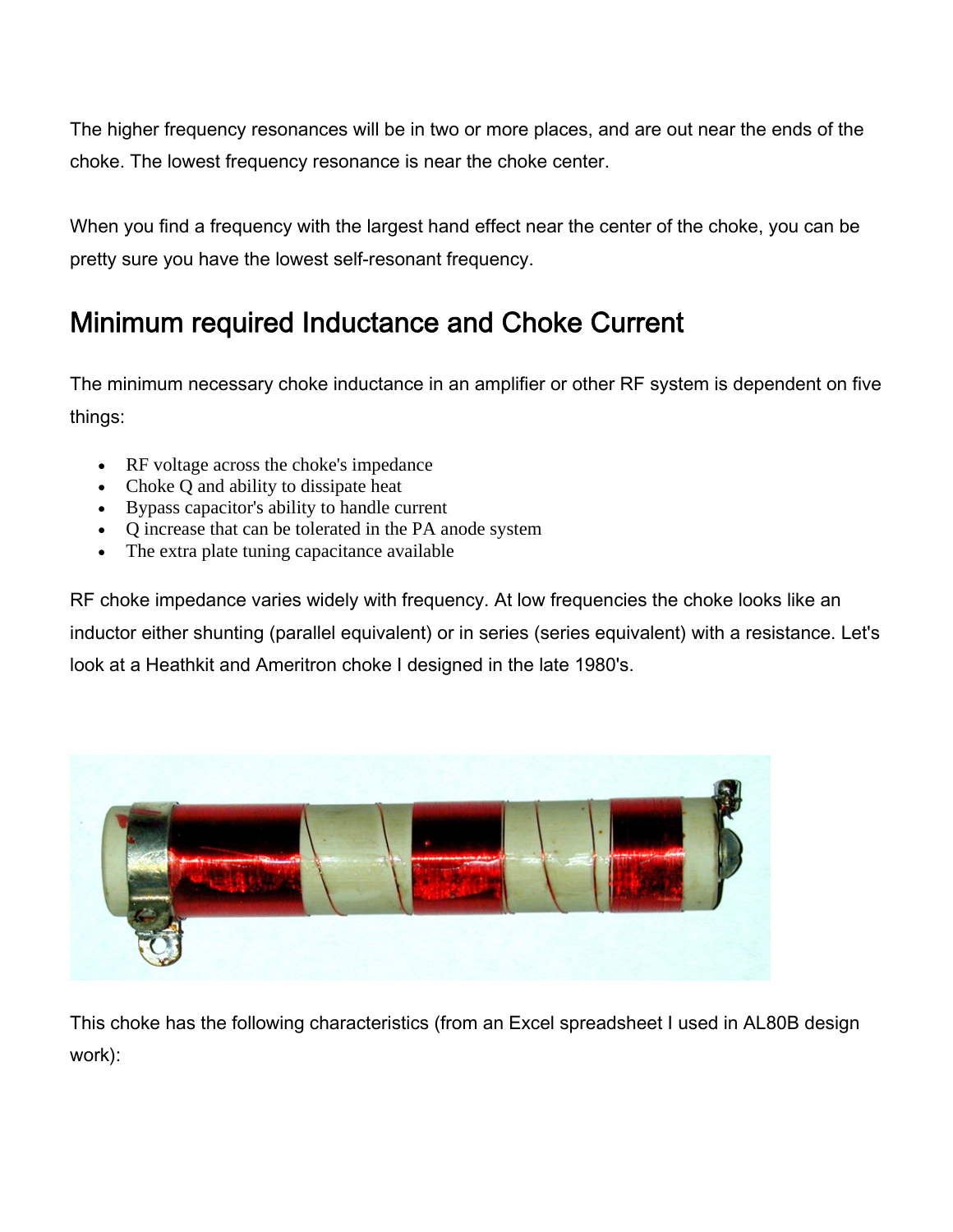| F MHz | $L$ or $C$ | Xs.       | Rs                        | Xp        | <b>Rp</b> | Q           |
|-------|------------|-----------|---------------------------|-----------|-----------|-------------|
| 1.8   | 255 µH     | 2550      | 22                        | 2550      | 295590    | 116         |
| 3.5   | 275 µH     | 6060      | 85                        | 6061      | 432127    | 71          |
| 7     | .36 pF     | $-315000$ | 3851                      | $-327203$ | 26764200  | 82          |
| 10.15 | $2.3$ pf   | $-6900$   | 79                        | $-6901$   | 602737    | 87          |
| 12.1  | $\Omega$   | 0         | 504                       | 0         | 504       | $\mathbf 0$ |
| 14    | $.6$ pF    | $-19200$  | 380                       | $-19952$  | 1008110   | 51          |
| 15.7  | 0          | 0         | 550                       | 0         | 550       | $\Omega$    |
| 18.2  | $.6$ pF    | $-14300$  | 220                       | $-14357$  | 933205    | 65          |
| 21    | 1pF        | $-7800$   | 126                       | $-7846$   | 486452    | 62          |
| 24.8  | 1.25 pF    | $-5240$   | 87                        | $-5368$   | 467250    | 60          |
| 28    | 1.37 pF    | $-4130$   | 69                        | $-4229$   | 291096    | 60          |
|       |            |           |                           |           |           |             |
|       |            |           | $R_p = R_s + X_s^2 / R_s$ |           |           |             |
|       |            |           | $X_p = X_s + R_p^2 / X_s$ |           |           |             |

Note: L, C, and some other values will not be textbook perfect because they are subject to measurement tolerance and rounding errors. Values at or near parallel resonance (40 and 30 meters) may be subject to impedance measurement errors because measurements of extreme impedances is difficult.

### Choke Heating and RF Current

Choke RF dissipation can be determined by voltage across the choke and Rp of the choke. The standard formula E^2/R applies. The above choke on 160 meter looks like:

From the above table let's use Rp (parallel equivalent choke resistance).

Using E^2/Rp and assuming an RMS tank voltage of .6 times dc voltage, at 2800 volts dc supply we would have a maximum choke RF power dissipation of  $(2800^*.\,6)^2$  / 295590 = 9.55 watts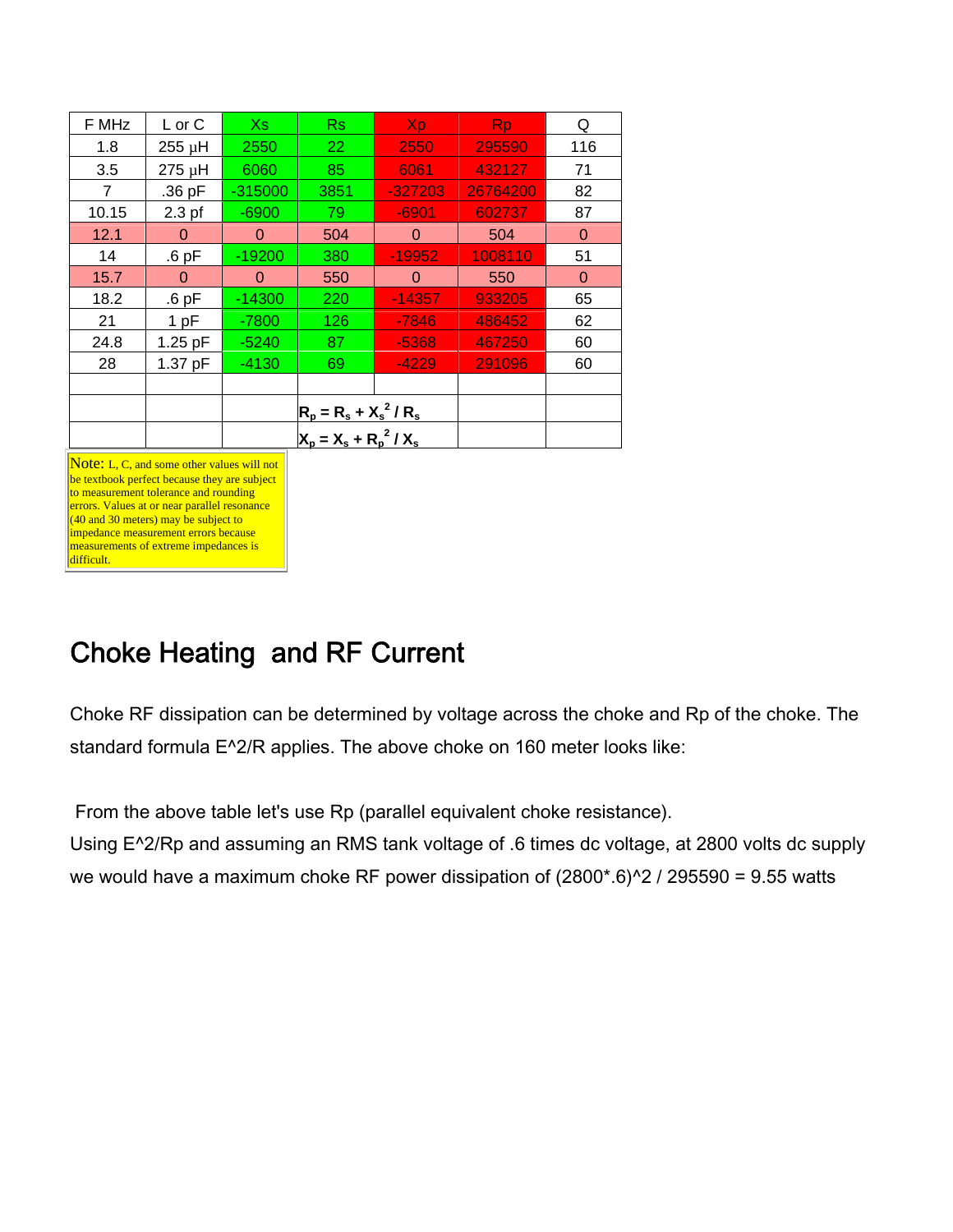

The model to the above *approximates* these values, and is what we would expect for a 1000 watt output class AB power amplifier with 2800 volts dc on the anode.

We can see how critical choke Q becomes. We can reduce choke impedance if choke Q is high, but we have to be mindful of low choke impedances with low Q. In other words, choke Q becomes increasingly critical as choke impedance is reduced. This, and saturation problems, are why magnetically-soft iron-core chokes are generally a bad idea in high-impedance circuits of highpower multiple band amplifiers.

Below are typical choke dissipations based on an amplifier plate voltage of 3000 volts for 160-10 meters. Spreadsheet like this show why operation on or near series-resonant points is catastrophic! Also, heat dissipation is not spread over the entire length of the choke. On higher frequencies, and especially near series-resonance, heat (or loss) is concentrated in certain areas of the winding. This is why calculations or series-resonance measurements alone will not prove safe operation, although they clearly will indicate unsafe operation.

Below is a copy of an excel spreadsheet showing worse case dissipation (Pd) calculations used in my AL80B amplifier design: